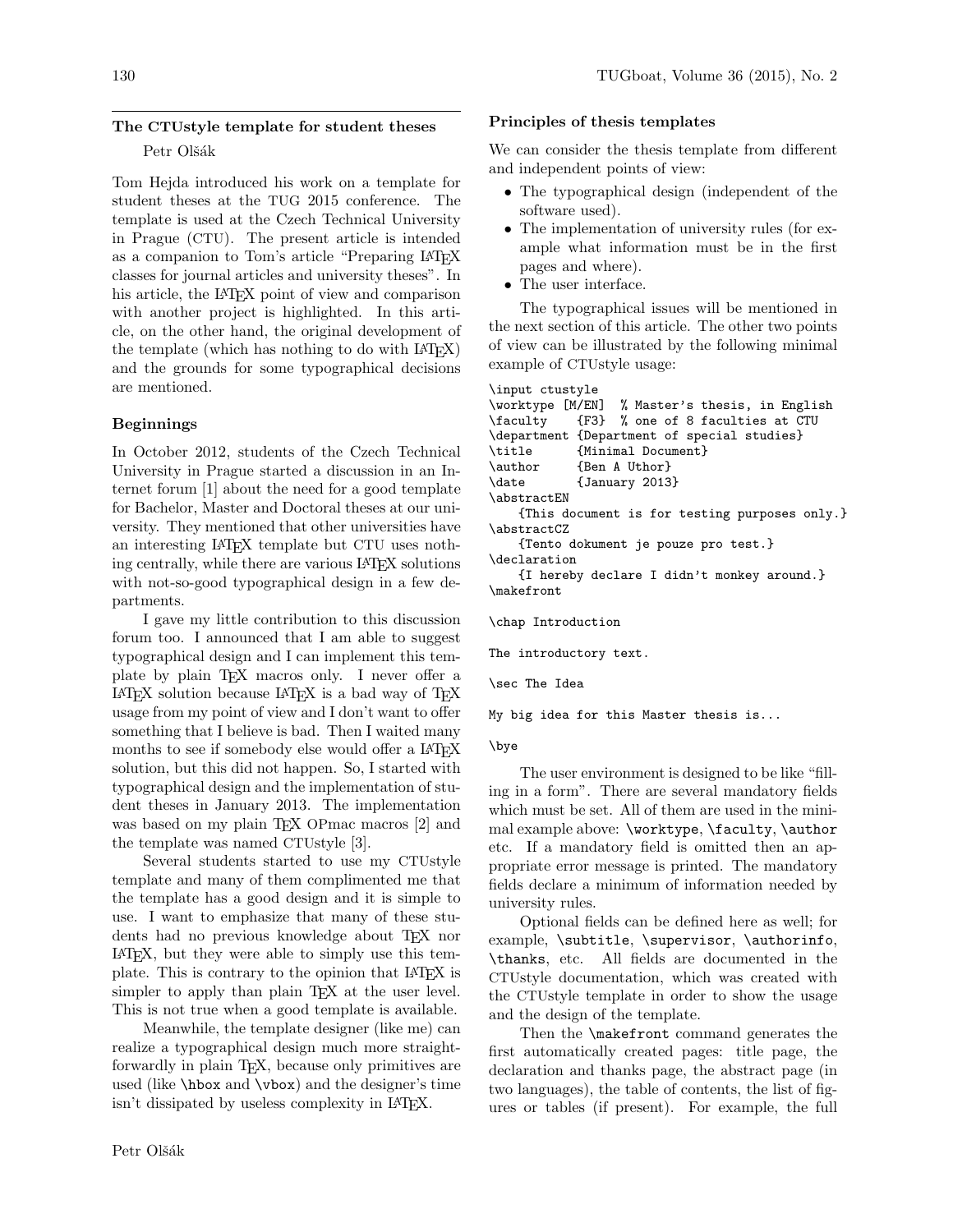

Fig. 1. The CTUstyle title page. This thesis by G. Sourek is fully available at  $[9]$ .

name of the faculty is printed in the title page but user needn't specify it; e.g., F3 means Faculty of Electrical Engineering.

The body of the work is structured using OPmac macros like \chap for chapter, \sec for section etc. These commands are described in OPmac documentation in detail and roughly in CTUstyle documentation.

### The typographical design

There are two big universities in Prague: Charles University (CU) [6] and Czech Technical University (CTU) [7]. I did the CTUstyle [3] template first for CTU and afterwards, I modified this template to CUstyle [4] for CU.

The CTU is a technical university founded 300 years ago. I intended to create the template for CTU with a modern look and feel which can be used by students with enjoyment. I chose the technical font Latin Modern for the template because CTU is a technical university. I used the color decreed by the corporate identity of this university: blue Pantone 300 C. The complementary color (orange) is used as navigation color only for marking active hyperlinks and only in online version (disabled during printing).



Fig. 2. The CUstyle title page This thesis by M. Olšák is fully available at  $[10]$ .

I decided to use the heavy blue rule seen in Fig. 1, inspired by the typographical manual of CTU. The first automatically generated pages (except the title page) are designed as two column. The body of the work is one-column and the pages are numbered from one in the body. This is one of the university's rules.

The whole work is designed as a two-side book with running heads that disappear into the middle of the binding. I assume that the document will be printed using a duplex printer with the capability of printing color. A non-duplex variant of the document can be set by \onesideprinting and a grayscale variant by \blackwhite but it is not recommended.

The CUstyle for the Charles University copies the main principles of the design from CTUstyle, but the Pagella font was chosen because it looks more ancient. CU was founded in the Middle Ages in 1348 by Charles IV, King of Bohemia and King of the Romans. It was the first university in the Middle Europe. So the design of the font and of the title page reflects the history of CU. The red rule on the title page means the ribbon with the seal used by kings. On the other hand, the red color is specified in the corporate identity of this university.